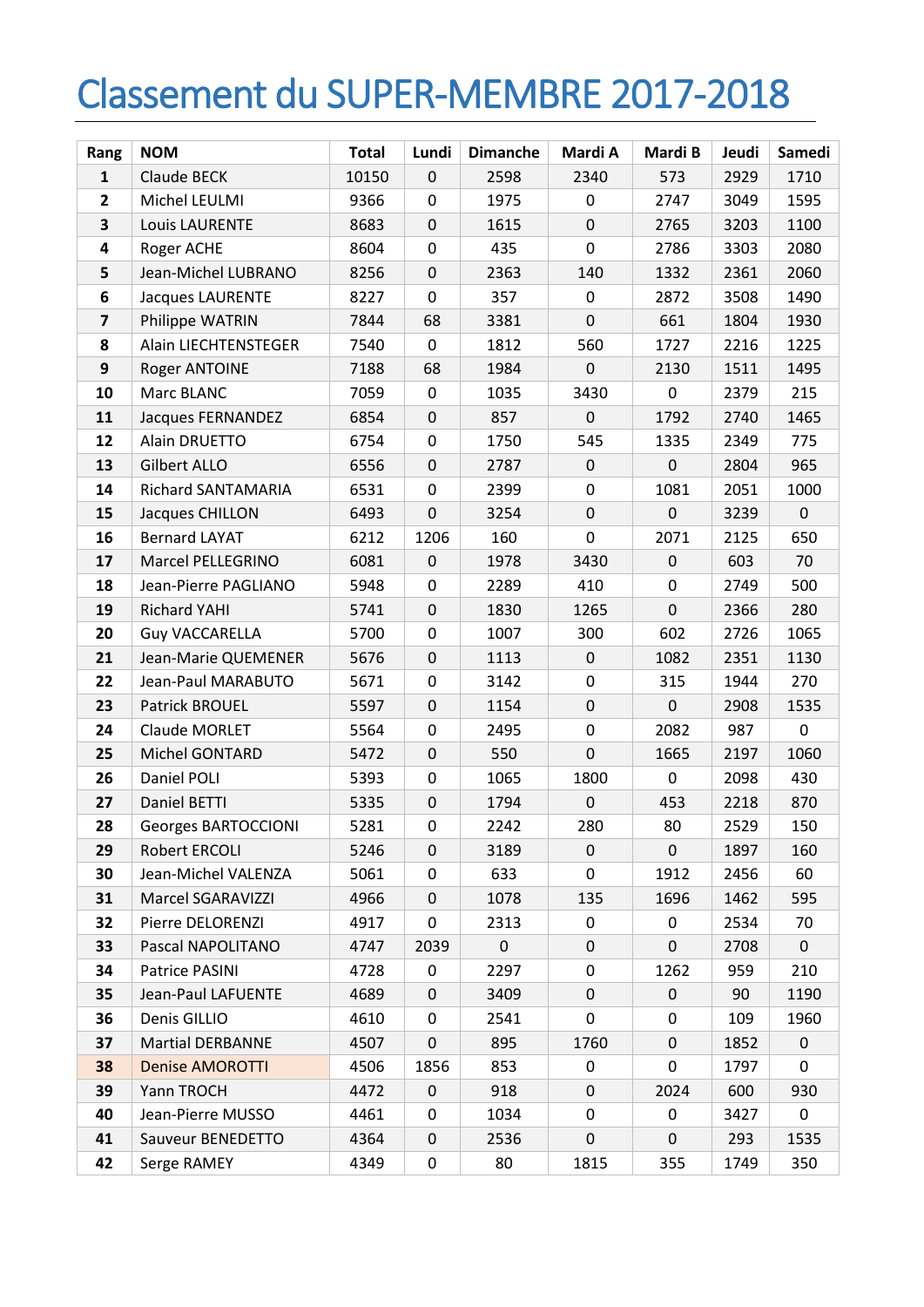| Rang | <b>NOM</b>                | Total | Lundi            | Dimanche       | Mardi A     | Mardi B     | Jeudi       | Samedi              |
|------|---------------------------|-------|------------------|----------------|-------------|-------------|-------------|---------------------|
| 43   | Jean-Jacques MERLO        | 4249  | $\mathbf 0$      | 80             | $\mathbf 0$ | 2521        | 1648        | 0                   |
| 44   | Philippe HUCHANT          | 4201  | $\mathbf 0$      | 2596           | 0           | $\mathsf 0$ | $\mathsf 0$ | 1605                |
| 45   | Raymond CICION            | 4031  | 967              | 320            | 0           | 183         | 2481        | 80                  |
| 46   | Pierre NOBLE              | 4011  | $\mathbf 0$      | 1784           | 0           | 355         | 1462        | 410                 |
| 47   | François BATTU            | 3940  | 0                | 1499           | 0           | 0           | 1706        | 735                 |
| 48   | Christian BAUDIZZONE      | 3935  | $\mathbf 0$      | 1908           | 120         | 0           | 1487        | 420                 |
| 49   | Didier BOVAS              | 3874  | $\mathbf 0$      | 3080           | $\mathbf 0$ | 125         | 589         | 80                  |
| 50   | Franck DUPRE              | 3827  | $\pmb{0}$        | 3274           | 0           | 0           | 263         | 290                 |
| 51   | Henri CHIARLA             | 3800  | 1591             | $\mathbf 0$    | $\pmb{0}$   | 0           | 2209        | $\mathbf 0$         |
| 52   | <b>Christian JACQUES</b>  | 3789  | $\mathbf 0$      | 60             | 0           | 1766        | 1963        | $\mathsf 0$         |
| 53   | Jean-Claude BOUGON        | 3783  | $\mathbf 0$      | 919            | 0           | 2440        | 424         | 0                   |
| 54   | Serge CLAUDIN             | 3746  | $\pmb{0}$        | 1768           | 0           | 0           | 1978        | $\mathsf 0$         |
| 55   | Alain CHAUVEAU            | 3611  | 68               | 180            | $\pmb{0}$   | 800         | 1633        | 930                 |
| 56   | <b>Benoit CASTELLANI</b>  | 3594  | 1619             | $\mathbf 0$    | 0           | 0           | 1975        | $\mathbf 0$         |
| 57   | Patrice VITALE            | 3588  | 0                | 1045           | 0           | 0           | 1728        | 815                 |
| 58   | Roger PORTOLAN            | 3531  | 1397             | $\overline{0}$ | 0           | 0           | 2134        | $\mathsf{O}\xspace$ |
| 59   | Laurent GAY               | 3505  | 0                | 3008           | 0           | 0           | 267         | 230                 |
| 60   | Patrice GULLINO           | 3479  | $\boldsymbol{0}$ | 2181           | 0           | $\mathsf 0$ | 108         | 1190                |
| 61   | <b>Jean PEVERINI</b>      | 3407  | $\mathbf 0$      | 1832           | 0           | 0           | 1435        | 140                 |
| 62   | Ange-Francis TORRE        | 3399  | $\mathbf 0$      | 1075           | 165         | 1470        | 129         | 560                 |
| 63   | Philippe PEREZ            | 3365  | $\boldsymbol{0}$ | 1158           | $\pmb{0}$   | 857         | 1200        | 150                 |
| 64   | Gérard FADAT              | 3303  | $\mathbf 0$      | 1225           | 0           | 0           | 258         | 1820                |
| 65   | Marc NANNINI              | 3261  | $\mathbf 0$      | 2762           | 0           | 0           | 499         | $\mathbf 0$         |
| 66   | Max BALDELLI              | 3235  | $\pmb{0}$        | 2830           | 0           | 0           | $\mathbf 0$ | 405                 |
| 67   | Serge BATTU               | 3204  | $\boldsymbol{0}$ | 1808           | $\pmb{0}$   | 0           | 596         | 800                 |
| 68   | Gérard MEARELLI           | 3171  | $\mathsf 0$      | 3021           | 0           | 0           | $\pmb{0}$   | 150                 |
| 69   | <b>Caroline TERRANOVA</b> | 3128  | $\boldsymbol{0}$ | 980            | 0           | 0           | 2018        | 130                 |
| 70   | Franco PERUZZO            | 3087  | $\mathbf 0$      | 593            | 1490        | 0           | 719         | 285                 |
| 71   | Jean-François ADOBATI     | 3076  | 0                | 2996           | 0           | 0           | 0           | 80                  |
| 72   | <b>Roland VEYSSEYRE</b>   | 3002  | $\boldsymbol{0}$ | $\pmb{0}$      | 1930        | $\mathsf 0$ | 1072        | $\mathbf 0$         |
| 73   | Jean-Pierre VALON         | 2982  | 0                | 0              | 0           | 1159        | 153         | 1670                |
| 74   | <b>Bruno LEJEUNE</b>      | 2838  | $\pmb{0}$        | 2008           | 0           | 0           | $\mathsf 0$ | 830                 |
| 75   | Alain VILLARD             | 2816  | 0                | $\mathbf 0$    | 2325        | 0           | 491         | $\mathbf 0$         |
| 76   | Raoul BRUNDU              | 2807  | $\mathbf 0$      | 595            | 0           | 0           | 142         | 2070                |
| 77   | David TAMBURI             | 2794  | $\mathbf 0$      | 2714           | 0           | 0           | 80          | 0                   |
| 78   | <b>Thierry PASCAL</b>     | 2779  | 0                | 2060           | 0           | 0           | 509         | 210                 |
| 79   | Daniel MORGANT            | 2739  | 70               | $\pmb{0}$      | $\pmb{0}$   | 0           | 1059        | 1610                |
| 80   | Jacques CORALLO           | 2709  | $\mathbf 0$      | $\mathbf 0$    | 0           | 107         | 2602        | $\mathbf 0$         |
| 81   | Olivier ALLO              | 2585  | $\mathbf 0$      | 1785           | 0           | 0           | 800         | 0                   |
| 82   | <b>Yves ROSOLIN</b>       | 2576  | $\boldsymbol{0}$ | 80             | 1380        | 651         | 465         | $\mathsf 0$         |
| 83   | José NOCCHI               | 2548  | 0                | 2172           | 0           | 0           | 376         | 0                   |
| 84   | Alain STEVENIN            | 2535  | $\pmb{0}$        | 890            | 0           | 0           | 1645        | $\mathbf 0$         |
| 85   | Jacques MARABUTO          | 2508  | 0                | 1783           | 0           | 0           | 0           | 725                 |
| 86   | Claude POUSTIS            | 2430  | $\mathbf 0$      | 1020           | 0           | $\mathsf 0$ | $\mathbf 0$ | 1410                |
| 87   | Georges LAJOIE            | 2363  | $\pmb{0}$        | 80             | 0           | 203         | 1490        | 590                 |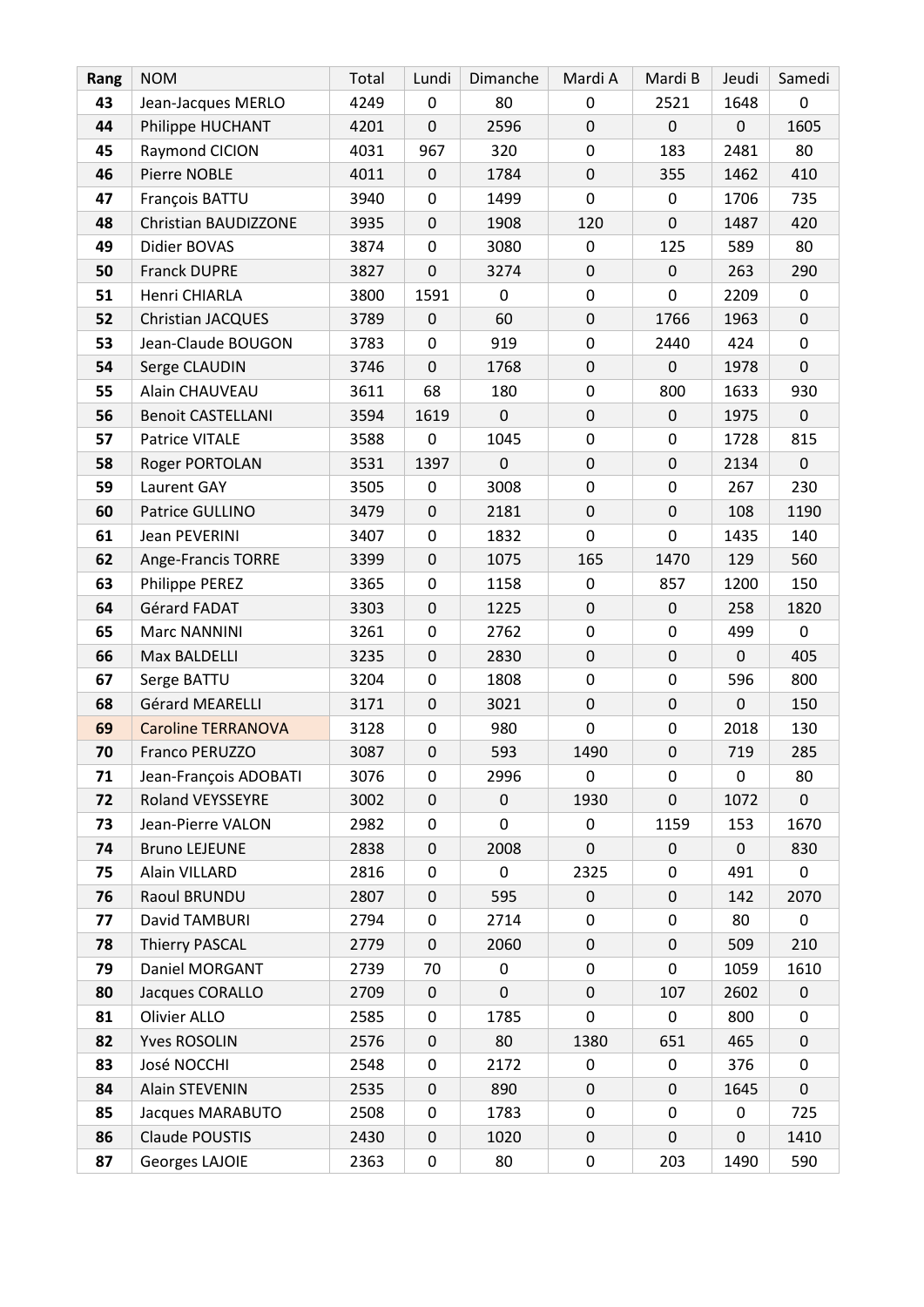| Rang | <b>NOM</b>                 | Total | Lundi            | Dimanche    | Mardi A     | Mardi B     | Jeudi       | Samedi              |
|------|----------------------------|-------|------------------|-------------|-------------|-------------|-------------|---------------------|
| 88   | <b>Baba SY</b>             | 2348  | $\mathbf 0$      | 1979        | 0           | 0           | 369         | 0                   |
| 89   | Georges SILVA              | 2328  | $\mathbf 0$      | 560         | 0           | 0           | 1068        | 700                 |
| 90   | Claude KELLER              | 2325  | $\mathbf 0$      | 230         | 0           | 961         | 854         | 280                 |
| 91   | Christian JOUY             | 2310  | $\mathbf 0$      | 275         | 0           | 250         | 1785        | $\mathbf 0$         |
| 92   | Alain GROMOVOÏ             | 2269  | $\mathbf 0$      | 0           | 0           | 271         | 1428        | 570                 |
| 93   | Michel DELBARRE            | 2246  | $\mathbf 0$      | 2106        | 0           | $\mathsf 0$ | 80          | 60                  |
| 94   | Pierre NALLINO             | 2163  | 265              | 195         | $\pmb{0}$   | 0           | 833         | 870                 |
| 95   | Christian DEMARQUILLY      | 2094  | $\mathbf 0$      | 360         | $\pmb{0}$   | $\mathbf 0$ | 1534        | 200                 |
| 96   | <b>Alain POUILLE</b>       | 2079  | $\mathbf 0$      | 550         | $\pmb{0}$   | 125         | 944         | 460                 |
| 97   | Marcel LIMOUSIN            | 2000  | $\mathbf 0$      | 1095        | 0           | 0           | 905         | $\mathbf 0$         |
| 98   | Alain FIGHIERA             | 1966  | $\boldsymbol{0}$ | 0           | $\pmb{0}$   | 1890        | 76          | 0                   |
| 99   | Franck ZUCCHINI            | 1960  | 1960             | $\mathbf 0$ | 0           | 0           | $\mathsf 0$ | $\mathbf 0$         |
| 100  | Philippe DELBARRE          | 1951  | $\boldsymbol{0}$ | 1871        | $\pmb{0}$   | 0           | 80          | 0                   |
| 101  | Serge BEY                  | 1912  | $\mathbf 0$      | 1165        | $\pmb{0}$   | 120         | 267         | 360                 |
| 102  | Gérard STOERKEL            | 1885  | $\mathbf 0$      | 1000        | 0           | 885         | 0           | 0                   |
| 103  | <b>Yves ALLEGRO</b>        | 1810  | $\mathbf 0$      | $\mathbf 0$ | 1810        | $\mathsf 0$ | $\mathbf 0$ | $\mathbf 0$         |
| 103  | Jean-Pierre ROUDEIX        | 1810  | 0                | $\Omega$    | 0           | 0           | 1480        | 330                 |
| 105  | <b>Eric CHARPIN</b>        | 1799  | $\boldsymbol{0}$ | 1799        | $\mathbf 0$ | $\mathsf 0$ | $\pmb{0}$   | $\mathsf{O}\xspace$ |
| 106  | Michel PIN                 | 1789  | $\mathbf 0$      | 1045        | 280         | 130         | 334         | $\mathbf 0$         |
| 107  | Richard VITALE             | 1725  | $\boldsymbol{0}$ | 355         | 0           | 0           | $\mathbf 0$ | 1370                |
| 108  | Dino TOFFOLON              | 1721  | $\mathbf 0$      | 185         | $\pmb{0}$   | 0           | 156         | 1380                |
| 109  | Patrick HIEZELY            | 1661  | $\mathbf 0$      | $\pmb{0}$   | 0           | 0           | 91          | 1570                |
| 109  | <b>Bernard TRENSZ</b>      | 1661  | $\boldsymbol{0}$ | 0           | $\pmb{0}$   | 0           | 1661        | $\mathbf 0$         |
| 111  | David LAFUENTE             | 1653  | $\mathsf 0$      | 747         | 0           | 0           | 76          | 830                 |
| 112  | Sylvio NICOLETTI           | 1626  | 70               | 200         | 0           | 0           | 156         | 1200                |
| 113  | Gaël COLLARD               | 1607  | $\mathsf 0$      | 70          | 800         | 0           | 657         | 80                  |
| 114  | Véronique DELORENZI        | 1583  | $\mathbf 0$      | 807         | 0           | 0           | 776         | 0                   |
| 115  | Christian SCHIANO          | 1568  | $\mathbf 0$      | 768         | $\pmb{0}$   | $\mathsf 0$ | $\pmb{0}$   | 800                 |
| 116  | <b>Ghislaine TORRE</b>     | 1564  | 0                | 750         | 0           | 393         | 361         | 60                  |
| 117  | <b>Gabriel SUSTRA</b>      | 1523  | $\mathbf 0$      | 80          | 0           | 0           | 1443        | $\mathbf 0$         |
| 118  | Roger VITALI               | 1416  | 0                | $\mathbf 0$ | 0           | 0           | 956         | 460                 |
| 119  | Alain MUSSO                | 1355  | 66               | 0           | 0           | 0           | 1289        | $\mathbf 0$         |
| 120  | Philippe MIROULT           | 1348  | 0                | 152         | 0           | 777         | 219         | 200                 |
| 121  | José CASTILLO LEAL         | 1282  | $\mathbf 0$      | 1182        | 0           | 0           | 100         | $\mathbf 0$         |
| 122  | Mireille DI BENEDETTO      | 1196  | 0                | 0           | 0           | 0           | 856         | 340                 |
| 123  | <b>Yves PINAI</b>          | 1176  | 593              | $\mathbf 0$ | 0           | 0           | 583         | $\mathbf 0$         |
| 124  | Jean GUENIK                | 1086  | $\mathbf 0$      | 0           | 0           | 0           | 1086        | 0                   |
| 125  | <b>Bengt SAMUELSSON</b>    | 1075  | $\mathsf 0$      | 628         | 0           | 0           | 447         | $\mathbf 0$         |
| 126  | Robert MARIONNEAU          | 1074  | 0                | 170         | 0           | 240         | 664         | 0                   |
| 127  | Erwan LECALVEZ             | 1071  | $\mathbf 0$      | 360         | 0           | 0           | 711         | $\mathbf 0$         |
| 128  | Robert VIALE               | 1062  | 982              | 0           | 0           | 0           | 80          | 0                   |
| 129  | Pierre-Michel TANGUY       | 1053  | $\mathbf 0$      | 1053        | 0           | 0           | $\mathbf 0$ | $\mathbf 0$         |
| 130  | <b>Gilbert DALLA VALLE</b> | 983   | 265              | 80          | 0           | 0           | 638         | 0                   |
| 131  | <b>Denis LAFUENTE</b>      | 973   | $\mathbf 0$      | 503         | 0           | 0           | $\pmb{0}$   | 470                 |
| 132  | <b>Denise POUSTIS</b>      | 970   | $\pmb{0}$        | 970         | 0           | 0           | 0           | $\mathbf 0$         |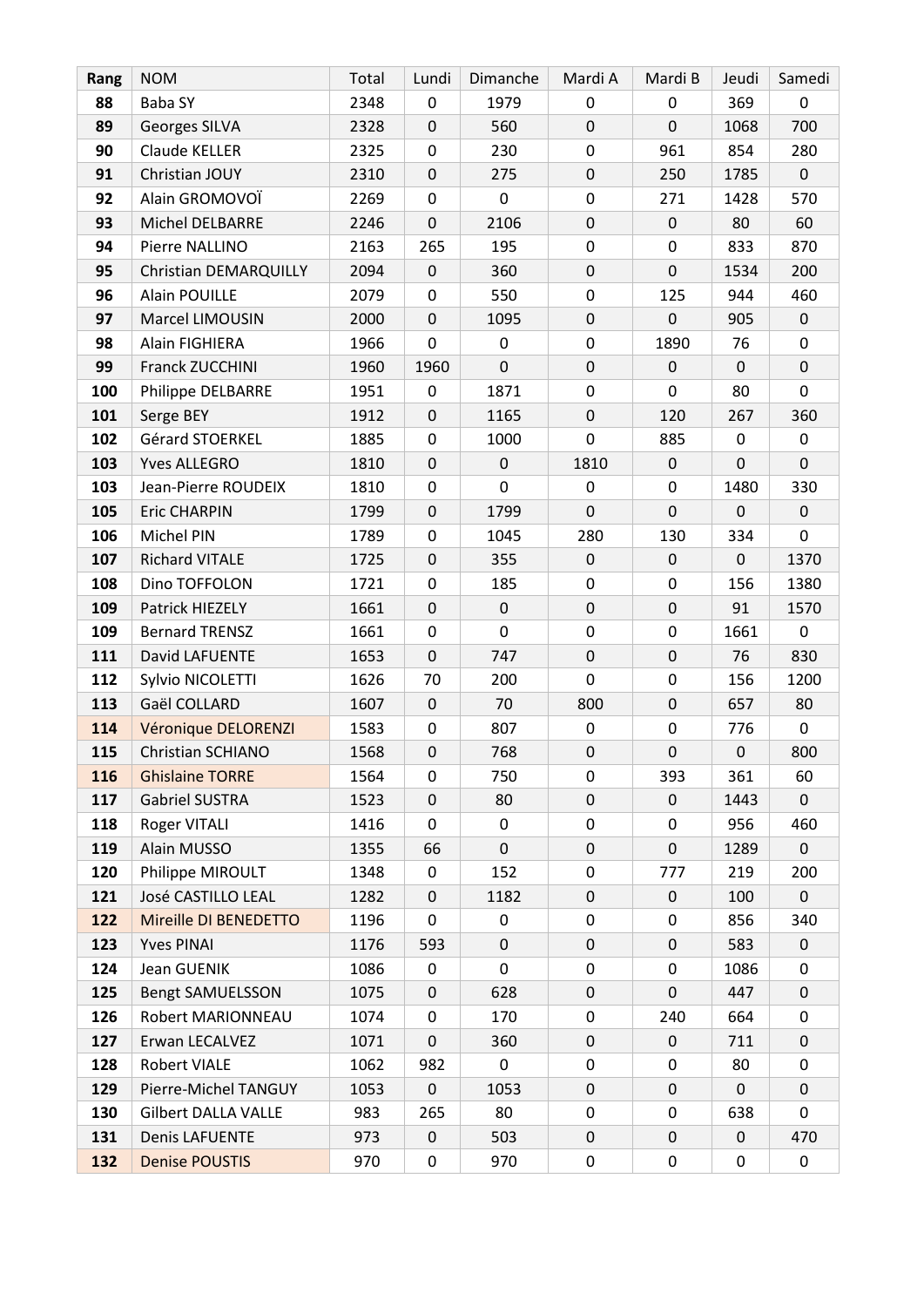| Rang | <b>NOM</b>                    | Total | Lundi            | Dimanche       | Mardi A   | Mardi B     | Jeudi       | Samedi      |
|------|-------------------------------|-------|------------------|----------------|-----------|-------------|-------------|-------------|
| 133  | André OLANT                   | 953   | 397              | 0              | 0         | 0           | 556         | 0           |
| 134  | Jean-François BEAUCÔTE        | 937   | $\mathbf 0$      | 727            | 0         | 0           | $\mathbf 0$ | 210         |
| 135  | Jean-Pierre FRANCO            | 868   | 0                | 868            | 0         | 0           | 0           | 0           |
| 136  | Roland IVALDI                 | 859   | 591              | $\mathbf{0}$   | 0         | 0           | 268         | $\mathbf 0$ |
| 137  | Henri BAUDINO                 | 845   | 0                | 845            | 0         | 0           | 0           | 0           |
| 138  | Jean-Marc SILVE               | 830   | $\mathbf 0$      | 830            | 0         | $\mathsf 0$ | $\mathbf 0$ | $\mathbf 0$ |
| 139  | Henry BUGUET                  | 803   | 0                | 803            | 0         | $\pmb{0}$   | 0           | 0           |
| 140  | Gisèle AMEDEO                 | 799   | $\mathbf 0$      | $\mathbf 0$    | 0         | $\mathsf 0$ | 799         | $\mathbf 0$ |
| 141  | Roméo ROUDEIX                 | 785   | 725              | $\overline{0}$ | 0         | 0           | $\mathbf 0$ | 60          |
| 142  | Pierre SALIERNO               | 708   | 0                | 708            | 0         | 0           | 0           | 0           |
| 143  | Yann COURTÈS                  | 678   | $\overline{0}$   | $\overline{0}$ | 0         | 377         | 301         | 0           |
| 144  | Fortuné CAPITONI              | 659   | 202              | 60             | 0         | 0           | 397         | 0           |
| 144  | Lothar LEDERER                | 659   | $\mathbf 0$      | 70             | 0         | 120         | 469         | 0           |
| 146  | Alain BRAVETTI                | 637   | $\mathbf 0$      | 472            | $\pmb{0}$ | 0           | 165         | $\mathbf 0$ |
| 147  | <b>Christine CARADOSSI</b>    | 608   | $\mathbf 0$      | 608            | $\pmb{0}$ | 0           | 0           | 0           |
| 148  | Christian AUTRAN              | 585   | $\mathbf 0$      | $\mathbf 0$    | 0         | 0           | 585         | $\mathbf 0$ |
| 149  | <b>Marie-Claude SERGENT</b>   | 570   | 0                | 145            | 0         | 0           | 365         | 60          |
| 150  | Denis DUTHEIL                 | 505   | $\mathbf 0$      | 432            | 0         | $\mathsf 0$ | 73          | $\mathbf 0$ |
| 151  | Stéphane LIZERAY              | 495   | $\mathbf 0$      | 495            | 0         | 0           | 0           | 0           |
| 152  | Marc MACIA                    | 468   | $\mathbf 0$      | 205            | 0         | $\mathsf 0$ | 83          | 180         |
| 153  | Gérard STEPPEL                | 445   | 0                | 363            | 0         | $\pmb{0}$   | 82          | 0           |
| 154  | Georges PEZET                 | 384   | 0                | 0              | 0         | 0           | 384         | $\mathbf 0$ |
| 155  | Dominique ADAM                | 380   | 0                | 0              | 0         | 0           | 380         | 0           |
| 156  | René VOLTZ                    | 369   | $\pmb{0}$        | $\mathbf 0$    | $\pmb{0}$ | 0           | 369         | $\mathbf 0$ |
| 157  | Monique BRUNDU                | 353   | $\boldsymbol{0}$ | 353            | 0         | 0           | $\pmb{0}$   | $\mathbf 0$ |
| 158  | <b>Christian CARAMELLO</b>    | 350   | $\mathbf 0$      | $\mathbf 0$    | $\pmb{0}$ | 0           | $\mathbf 0$ | 350         |
| 159  | <b>Maria FRIGARA</b>          | 319   | 0                | 0              | $\pmb{0}$ | 0           | 319         | 0           |
| 160  | Grégory PULISCIANO            | 304   | $\mathbf 0$      | 0              | 0         | $\mathsf 0$ | 304         | $\pmb{0}$   |
| 161  | <b>Françoise FENARD GRUEL</b> | 294   | 134              | 160            | 0         | 0           | 0           | 0           |
| 162  | Daniel IURISSEVICH            | 290   | 0                | 290            | 0         | 0           | $\mathbf 0$ | $\mathbf 0$ |
| 163  | Leonel VENTURA                | 280   | 0                | 0              | 0         | 0           | 80          | 200         |
| 164  | Arthur LAUGIER                | 270   | 0                | 270            | 0         | 0           | 0           | 0           |
| 165  | Julien SENECHAL               | 265   | 0                | 265            | 0         | 0           | 0           | 0           |
| 166  | Pierre JANVIER                | 224   | 0                | 224            | 0         | 0           | 0           | 0           |
| 167  | Franck BONNET                 | 220   | 0                | 220            | 0         | 0           | 0           | 0           |
| 168  | <b>Marie LAPIERRE</b>         | 219   | 138              | 0              | 0         | 0           | 81          | 0           |
| 169  | Noël BASSO                    | 175   | $\boldsymbol{0}$ | 0              | 0         | 0           | 95          | 80          |
| 170  | <b>Tommaso DE LUCA</b>        | 163   | 0                | 75             | 0         | 0           | 88          | 0           |
| 171  | Michel LEGENT                 | 155   | 0                | 155            | 0         | 0           | 0           | 0           |
| 172  | Florian BONNET                | 140   | 0                | 140            | 0         | 0           | 0           | $\mathbf 0$ |
| 172  | Patrick JAGLINE               | 140   | 0                | 140            | 0         | 0           | 0           | 0           |
| 172  | Richard ROSSO                 | 140   | 0                | 140            | 0         | 0           | 0           | $\mathbf 0$ |
| 175  | Henri DA SILVA                | 130   | 0                | 130            | 0         | 0           | 0           | 0           |
| 175  | Alexandre KARST               | 130   | $\pmb{0}$        | 130            | 0         | 0           | 0           | 0           |
| 177  | Pierre DEGIOANNI              | 100   | 0                | 100            | 0         | 0           | 0           | 0           |